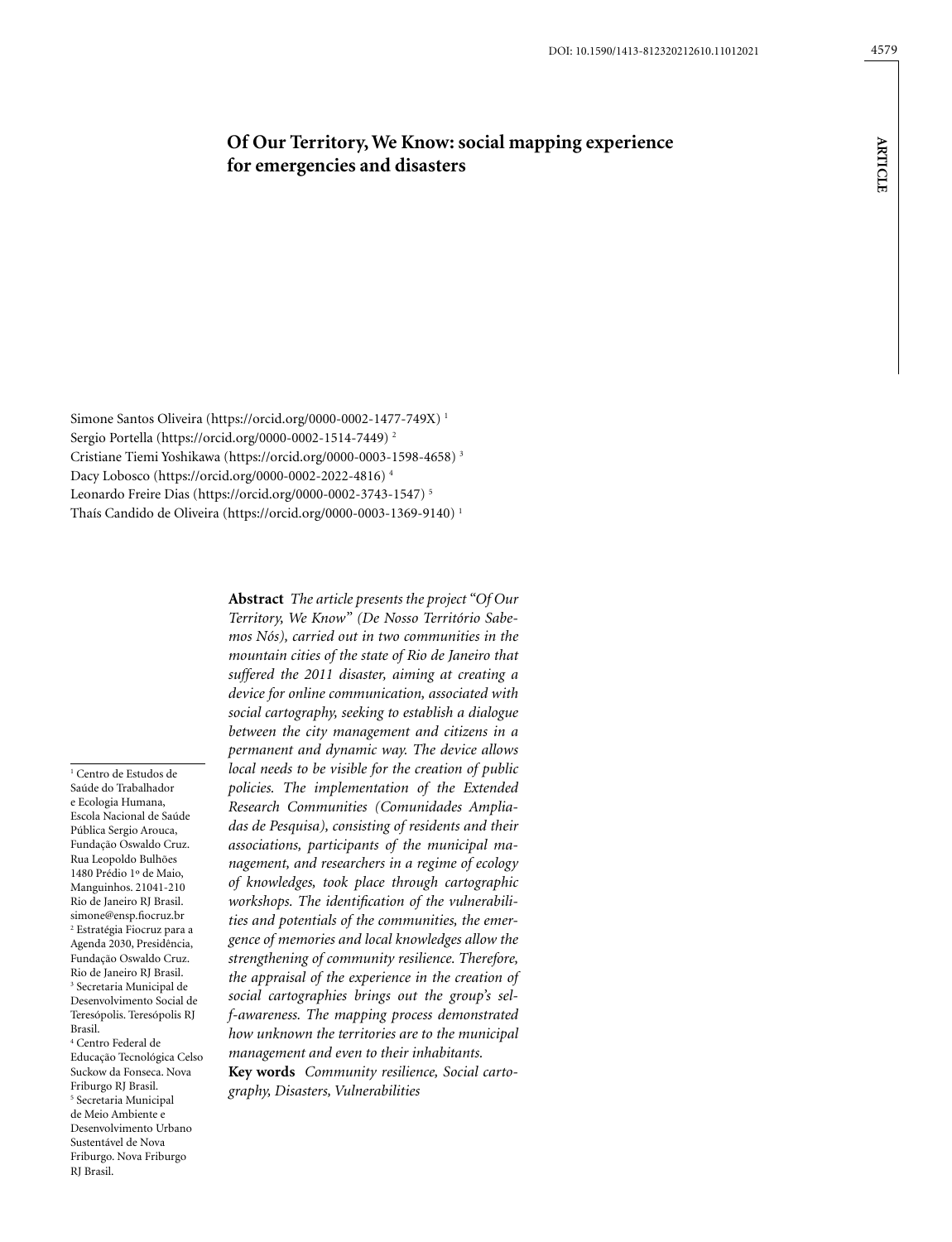# **Introduction**

The year 2020 has come to an end indicating a set of challenges that we had not been prepared to face, despite the many indications of studies by the Intergovernmental Panel on Climate Change (IPCC) on the climate and the Bangkok Principles on health and disasters that warned us about the unfeasibility of the current development model and its effects on ways of life, considering the climate changes<sup>1</sup>. An association between inequalities, vulnerabilities and acceleration of environmental changes, expressed as disasters, forced us to face situations,of which the Covid-19 pandemic is the most emblematic case<sup>2</sup>, with results not yet understood and that will demand from us the determination and political will to face their consequences. Something that these same studies highlighted: without the citizen organization ofterritories, the solutions are distant, abstract and immeasurable.

The International Strategy for Disaster Reduction (ISDR//UN) is a reference institution due to its production shared with most countries, pointing out what is currently a priority in this area. This can be already seen in its first documents, such as Living with Risk: A global review of disaster reduction initiatives<sup>3</sup>, which evaluated the 10 years of the Yokohama Plan of Actions (1994) and prepared for the meeting that would generate the Hyogo Framework 2005-2015, the precursor of the current Sendai Framework  $2015 - 2030<sup>4</sup>$ .

In this document, the topic of building the resilience of communities is a central one, as it understands that disasters are more than temporary disruptions to be managed with a humanitarian response, only; and that their impacts are not reduced only by technical interventions, as they are closely related to sustainable development activities in the social, economic and environmental fields. In other words, in the same document, risk and vulnerability are two components of emergencies and disasters. And to prevent, respond to and rebuild, disaster reduction actions must be based on an ongoing assessment of vulnerability in the territory<sup>3</sup>. Resilience is, in general, understood as an interactive product of beliefs, attitudes, and behaviors experienced by people, which can help them to do better in situations of adversity and to recover more quickly<sup>5</sup>.

Therefore, increasing resilience implies reducing the vulnerability of communities and societies, acting in the physical, social, economic, environmental and symbolic dimensions, aiming to prevent and mitigate the adverse effects of nat-

ural hazards, of environmental degradation and technological hazards.

However, we must not fail to highlight all the debates around the concept of resilience, which has its origin in the measurements of the steel alloy's capacity to return to its conditions without breaking, and which, by generalizing solutions, may underestimate the plasticity of the human adaptability to the environment. This is because, in an adverse situation, the most important thing is its own singularity, expressed in the combination of understanding the vulnerabilities and the support available in the territory $6$ . Regarding this sense of plasticity, we resort to the concept of life as a "normative activity" in Canguilhem7 , by stating that human beings are defined by their ability to establish new standards of life, based on the constraints and possibilities imposed on them by the environment. That is, what may seem abnormal may indicate a new way of life. In his words: *As living beings move away from the specific type, are they abnormal beings who are endangering the specific form, or are they inventors on the way to new forms?*8 (p.110)

In countries such as Brazil, not considering the normative capacity of human beings can be dramatic and dangerous and can denaturalize what seems general and normal by multilateral documents, which are fundamental for overcoming emergencies and disasters. To understand how a certain territory was occupied and managed by a certain population is a condition to transform the vulnerabilization processes and support solutions that often gounimagined. An important line of thought in the sociology of Brazilian disasters that values the study of these processes, respecting the memory of the territories and the socio-historical nexus that shaped them9 . Not viewing disasters as a natural fatality but indicating the possibility of writing a new story with the breadth of community knowledge and its resilience.

The same indication can be seen in the works<sup>10</sup> that define community resilience as the mobilization of resources and the population'ssolidarity capacities to promote physical and social transformations, also called the "protective shield"that emerges from the community's own living conditions and values and allows a metabolization of the negative event and the possibility of building from it.

Through the assessment of resilience in several communities that have suffered disasters, Ojeda11 identified the pillars of community resilience: solidarity, state honesty, cultural identity, collective self-esteem and social humor. Very spe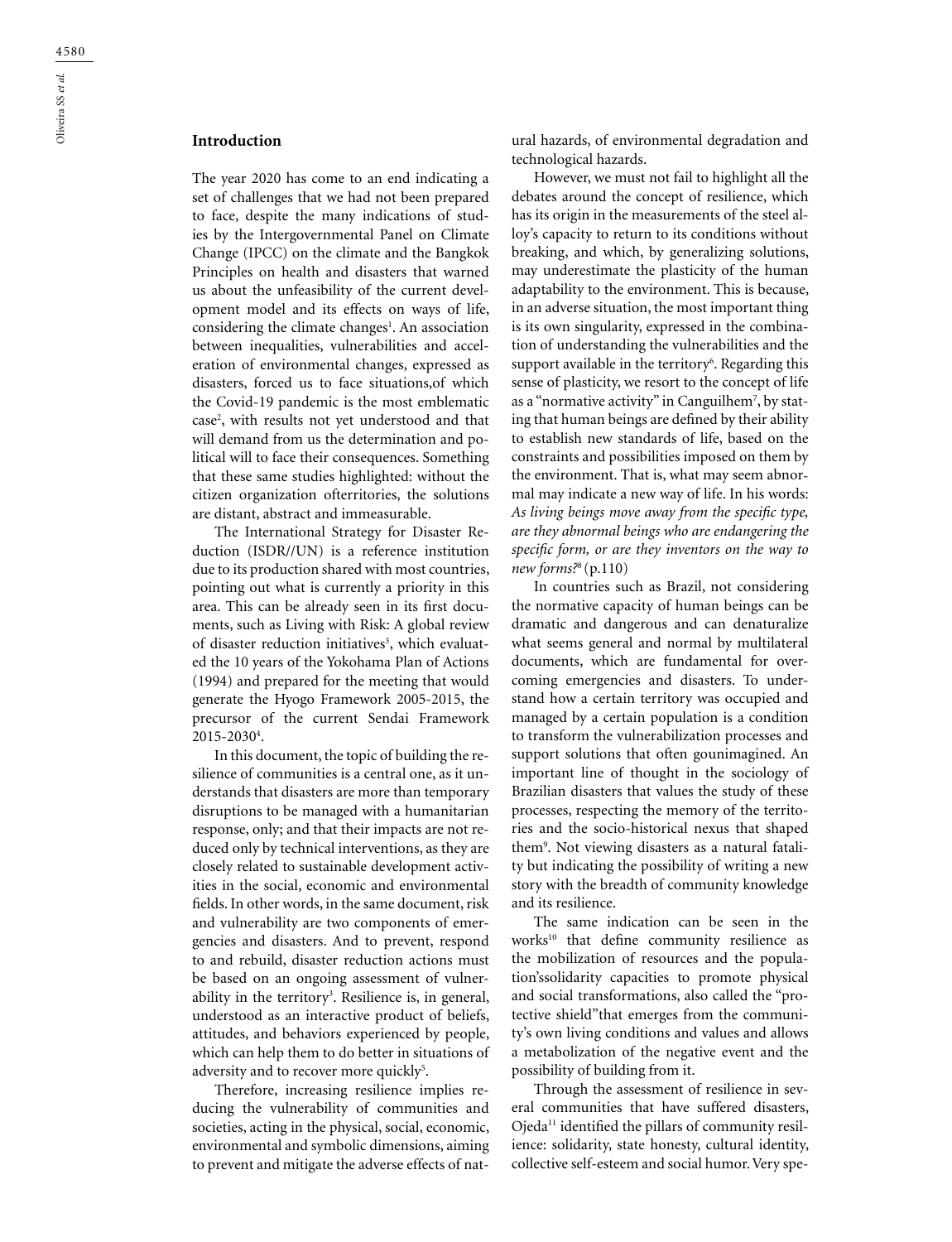cial characteristics that require the experts' epistemological humility to be actively considered in standard socio-technical solution schemes.

For this purpose, both the experts and the same abovementioned multilateral documents agree that it is necessary to reduce the distance between management/experts and citizens. However, most of the proposed solutions end up giving the protagonism of this relationship to the management and expertsonly. More than a conscious action, they express a structured mode of our capitalist social organization. As Michel Callon<sup>12</sup> points out, the western management action model is based on what he calls double delegation. In it, citizens doubly delegate their day-to-day decisions to managers and experts, which ends up making localized community knowledge and solutions invisible, which are fundamental for dealing with the vulnerabilities that were already there before the disaster, due to the development model. A generalized model for all areas of society, based on the scientific administration of industrial work that isolates the worker from decisions on the factory floor. Management and experts control the production. In a certain territory, the dominant double delegation, especially in situations of health emergencies and disasters, tends not to favor community resilience movements. And that is why, according to Callon<sup>12</sup>, that this model has been in crisis since the 1970s. To integrate community groups is a necessary path, as well asto combine the knowledge of management, experts and citizens, symmetrically, in order to transform it.

In this article, we deal with the experience of the project "Of Our Territory, We Know" (*De Nosso Território Sabemos Nós*), which was carried out in two communities in the mountain towns of the state of Rio de Janeiro that suffered the 2011 disaster, seeking to contribute to the overcoming of this double delegation. It is carried out through the development of a collaborative system, from an online communication device, based on social cartographies. The construction of interactive and participatory maps of the risks and vulnerabilities, needs and potentials of their territories, enablesthe local knowledge to be visible in the creation of public policies. This experience is based on the principle of better rebuilding, the fourth Sendai frameworkaxis of action, focusing on prevention.

### **Collaborative cartography systems**

We repeat: it seems obvious, but through the organization of our society, it is not an easy task to reduce the distance between management and citizens, as the combination of management and experts, in double delegation, demobilizes the collectives and their possible resilience. The disaster of the mountain cities is also an example of this fact. In January 2011, these cities experienced an extreme climactic event considered the biggest Brazilian disaster of the combination of heavy rains, mass movement and overflowing rivers, which culminated in more than a thousand deaths<sup>13</sup>. Losses and damages in the region, according to the World Bank estimates, point to total costs amountingto one billion dollars. Among these costs, approximately 60% affected the public sector<sup>14</sup>. This was a disaster that, ten years later, has gone beyond the unfortunate memory and become a legacy that its citizens must deal with, full of organizational inefficiencies, management unpreparedness and administrative improbity and corruption. And that impacted and reorganized the entire national civil defense and protection system. Such a unique but also structural situation says more about our developmental model than it describes the adverse event itself. Health disasters and emergencies, understood as vulnerability processes, owe more to their socio-historical links than to their triggering events. A finding that also fits the current Covid-19 pandemic and that points, once again, to the urgent need for closer ties between management, experts and citizen participation in order to face their challenges, which often turn into the social disaffiliation of entire groups with their exclusion<sup>15</sup>.

Based on this perspective, knowledge of the territory and the needs of the community are essential in combating the risks of disasters and health emergencies<sup>16</sup>. The knowledgesare normally dispersed across several systems, institutions, social actors and, locally, in the community. Strengthening the community movements is an essential condition for new knowledge production regimes to emerge, aiming to produce new ways of life7 , not ignoring the inertia that the double delegation causes in the communities.

To strengthen something, it is necessary to know, to map risks and vulnerabilities based on those who experience the situations. Historically, in the 1970s, an important experience was carried out by Oddone et al.<sup>17</sup>, known as the Italian Worker Model (IWM), in the struggle for workers' health.

For Oddone<sup>18</sup> it was clear that workers develop knowledge based on their work experience without often realizing, appraising, enhancing or managing to transmit this experience. Thus, he sought to develop methods that could help both in the formalization and in the transmission of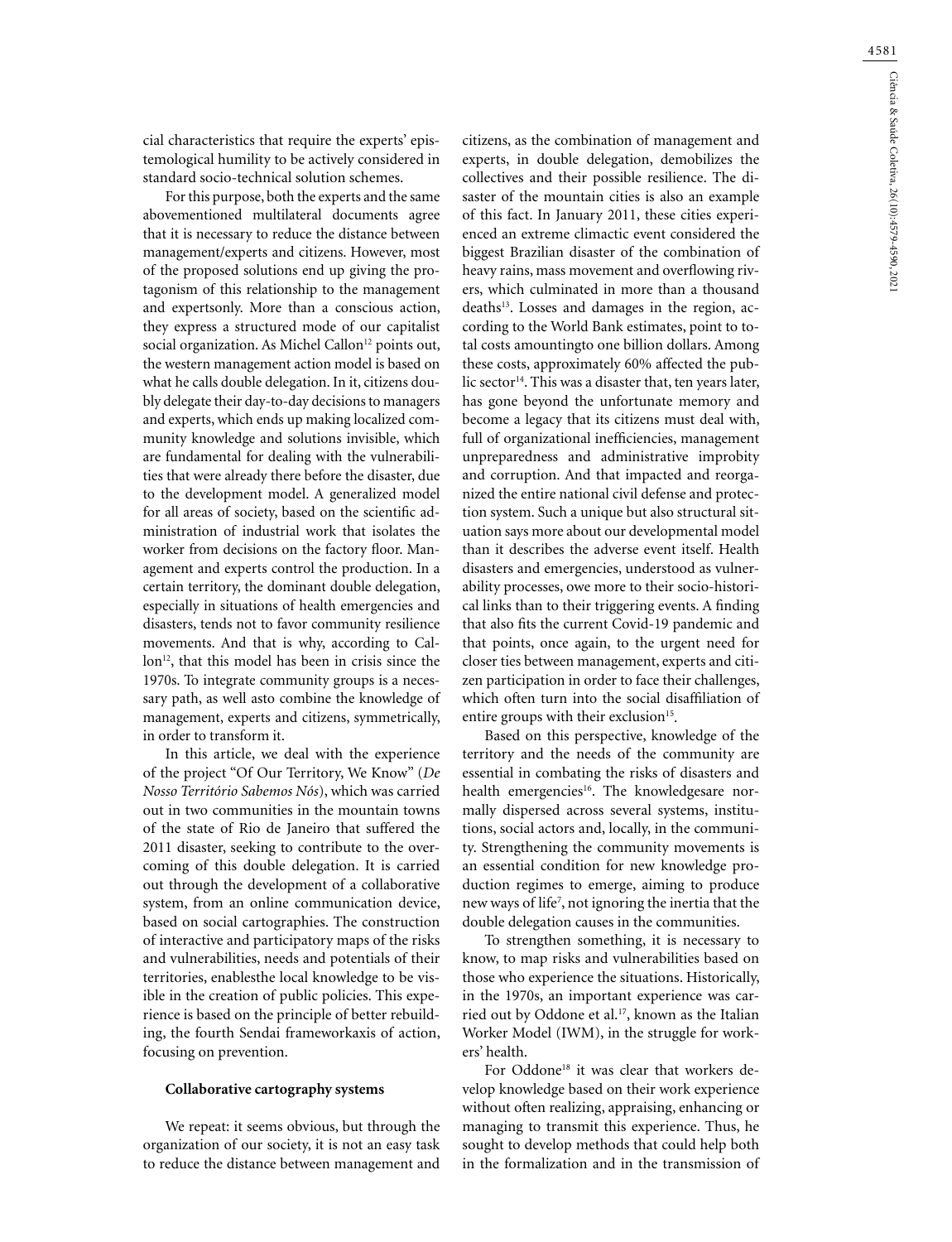the so-called working experience. It is in this sense that he introduces the idea of an *expanded scientific community*,based on the idea of harmfulness limits, which called into question the interpretation of the results of scientific analysis, which would be accepted only after consensual validation by the homogeneous group.

The creation of risk maps becomes the basis for the construction of a concrete and systematically sustained demand agenda. The fundamental methodological objective of this proposal is to introduce the worker's subjective perception as a criterion for assessing harmfulness, without delegating these criteria exclusively to experts. It turns into a protagonist the group that lives subjected to the same harmfulness and that has accumulated a lay epidemiological knowledge about the environment regarding the relationship between the environment and the suffering and illnesses that affect the group,which becomes aware of the cultural scope of their experience and recognize themselves as a homogeneous group.

The experience of social cartographies follows the same direction. According to Harley<sup>19</sup>, the official cartography has always been a type of knowledge and a type of power. The cartographer, either consciously or not, does not only reproduce the territory in an abstract sense, but also the territorial imperatives of a political system. Due to the selectiveness of their content and their symbols and styles of representation, maps are a means of imagining, articulating and structuring the world. By accepting these premises, it becomes easier to understand the extent to which they submit themselves to the manipulation by those who have the power in society. Cartographic bases and maps are usually produced by specialized technicians, under the interest of public and private institutions in double delegation with the management.

Allowing the communities themselves to produce their own cartographies is already a counter-hegemonic action. Several mapping initiatives that propose the inclusion of local populations in the map production processes have spread all over the world. The concept of social cartography emerged in the early 1990s with 'New Amazon Social Cartography Project' (*Projeto Nova Cartografia Social da Amazônia*). With the support of unions, associations, movements, and cooperatives, some groups have used the social map as a way to assert their rights in different contexts and see in cartography a way to expose their territorialization processes and their identity<sup>20</sup>.

Depending on the place, cartography can serve many purposes of community organization. In some, it will contribute to direct political incidence and will strengthen collective identities; and in others, it will make visible to the public the phenomena experienced by certain social groups and collectives. Cartography, thus, brings people together and leads them to structure narratives of community life that unfolds in the territories, helping to see the relationships of this immense associative network of which we are part, and which is currently being transformed<sup>21</sup>.

Therefore, the social map only exists from the effective and unconditional participation of the involved population<sup>22</sup>. This characteristic of social mapping enhances another,often forgottenmappingcharacteristic,which is not something closed, but in a permanent process of construction. To ensure the expression of this potential currentlyhasone more ally, which are online collaborative systems.

According to Souza et al.<sup>23</sup>, the success of Collaborative Systems involves changes in behavior and culture, by inducing people to share and collaborate, making them active in the process of generating, receiving and transmitting knowledge. In a context of community of practice, made possible by technological artifacts, it allows connecting people, strengthens and creates a sense of group, allowinga collective, explicit, public, relevant, orderly and clear learning to appear.

Given the potential of the available technologies, the interaction between citizens and governmental and/or non-governmentalinstitutions, the creation of services of great relevance and representativeness for the citizenis enhanced and enabled<sup>24</sup>.

From this perspective, we seek to create an online communication device, associated with social cartography, to establish adialogue between management/academy/citizens in a permanent and dynamic way.

# **Methodological trajectory**

The methodological trajectory presented herein is the result of the research group's long journey with and in the territories affected by the 2011 disaster. Its references comprise the production of the documentary "*11.01.2011 ExperiênciaLimite*" (https://www.youtube.com/watch?v=7SfH7VBitbE) and the performance of the  $1<sup>st</sup>$  International Seminar on the Denaturalization of Disasters-201525. This experience opened space for a closer contact withthese territories in 2019, with the construction of social cartographies in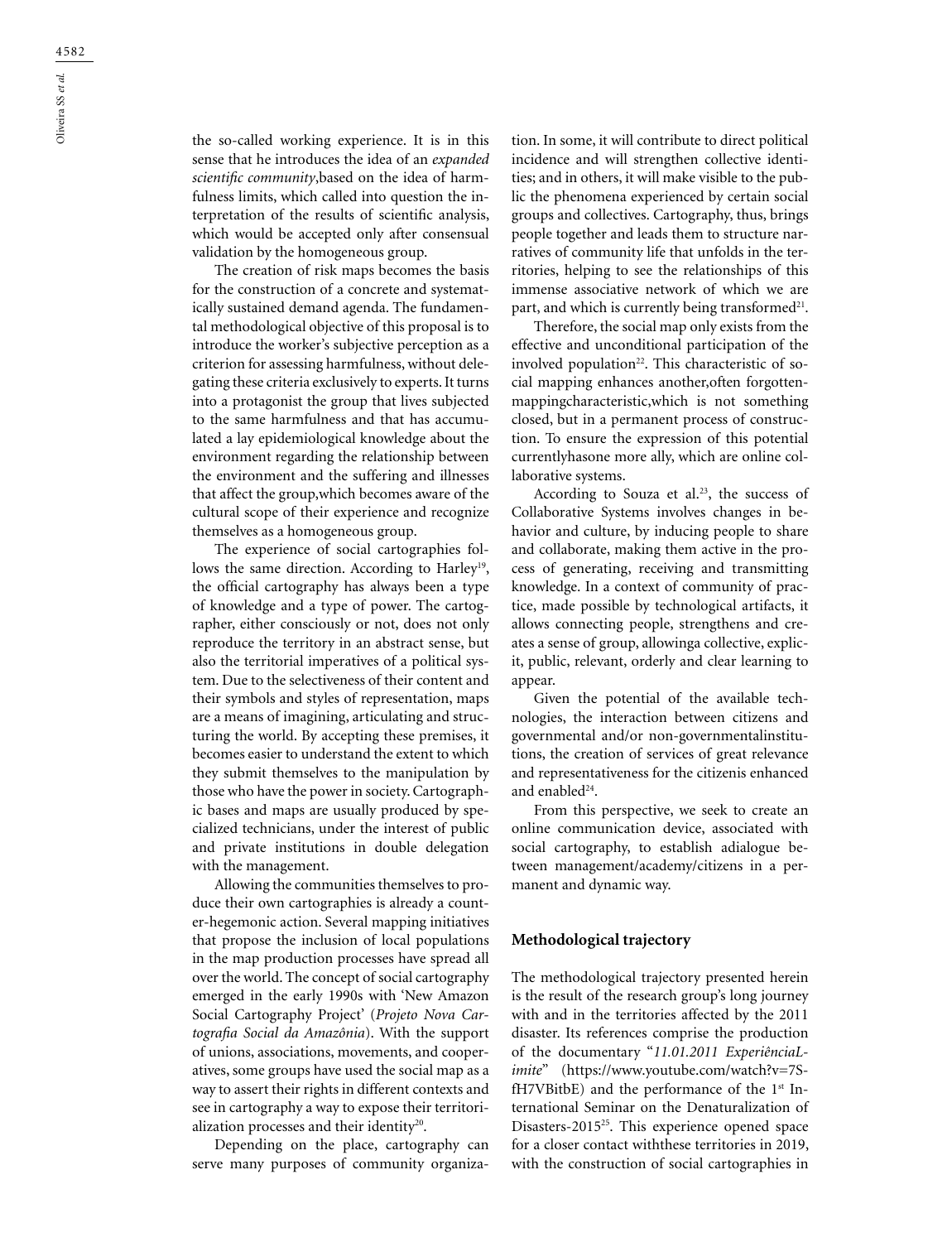two communities that were the most affected – Caleme, in Teresópolis and Córrego D'Antas, in Nova Friburgo. The disaster disorganized these territories, with material and symbolic losses, which bear their scars to this day, in the walls of houses, in mountain faults, in the ruins of condemned buildings, in the voids left by displaced or lost families. Evidence that has been scattered throughout the territory and are present in the memories of the residents that must be considered and respected, for the strengthening of these communities.

To do so, we follow the successful experience of the IWM17 with every discussion revisited by Yves Schwartz<sup>26</sup> through the Three Poles Dynamic Device (DD3P, *Dispositivo Dinâmico a Três Pol*os) or Extended Research Community (CAP, *Comunidade Ampliada de Pesquisa*), as it is called by Brazilian researchers<sup>27</sup>.

The DD3P is a cooperative work and training device that places three different poles into a dialogue: organized knowledges or disciplines (managers, experts and academics); the forces of convening and validation (regarding the knowledges invested in the citizen activity itself); regulated by the third pole of ethical/epistemic requirements (which seeks dialogical symmetry between these knowledges, both local territorial ones and disciplinary knowledge)<sup>26</sup>.

We add to our toolbox the idea of the ecology of knowledges developed by Boaventura Santos<sup>28</sup>, a collective process of knowledge production that aims at reinforcing the struggles for social emancipation. A strategy to face the conditions of uncertainty of our time, so as not to waste available social experiences or classify emerging social experiences as impossible ones<sup>29</sup>.

The launching of the project and explanation of its objectives was held at a first meeting in Córrego D'Antas; this presentation took place during a regular meeting of the residents' association managing group. In Caleme, the project was presented during the opening ceremony of the association's newly elected board and was attended by more than 40 people. The communities supported the implementation of the project and the Residents' Associations approved the proposal and provided a space for the meetings to take place.

The construction of CAPs in each territory took place under different circumstances, and four workshops were held for the development of social cartographies,always on Saturdays, once a month (August to November 2019). The association of Córrego D'Antas has its own headquarters, while Caleme uses the attached space of the main Catholic church in the neighborhood to hold its meetings. In advance, the meetings were broadcast in the community through posters and direct contacts with leaders to disseminate the information. On average twenty people participated, including residents, professionals linked to Municipal Health, Civil Defense, Social and Environment Development Departments, in addition to the group of researchers. The workshops started with a dynamic circle and, at the end of the meeting, they turned to the circle for the closure (Chart 1).

With an average duration of four hours, most of the workshop time was used to discuss the community's vulnerabilities and potentials, based on previously produced and modified maps. The maps for the first workshop were produced by the team. The later ones were already the result of shared work.

The participants signed the Free and Informed Consent (FIC) formsapproved by the Research Ethics Committee of Escola Nacional de Saúde Pública (ENSP/Fiocruz).

### **Results and discussion**

The Caleme community is located in the ecological corridor that connects *Parque Nacional da Serra dos Órgãos* and *Parque Natural Municipal Montanhas de Teresópolis*, covering 0.874 km². There are about 5,000 residents in this dispersion and movement flow to maintain biodiversity. Their houses are distributed among the slopes and banks of the Imbuí River. The landscape has been changing since the disaster in January 2011; however, one can still see the remains of rubble and condemnedhouses, which are being used as the final waste dumping space, promoting the infestation of rats and burning of materials.

The community of Córrego D'Antas, has approximately 19km² and is located in the planning territorial unit, the Bengalas river basin. There are an estimated 5,000 inhabitants, distributed along the margins of RJ-130 road that connects Nova Friburgo to Teresópolis, along the D'Antas stream banks and the slopes of the Special Environmental Interest Zones (*Zonas de Especial Interesse Ambiental* - ZEIA), Controlled Urban Zone(*Zona Urbana Controlada* - ZUC) and Oriented Expansion Zones*(Zonas de ExpansãoOrientada*- ZEO).

The construction of social cartographies carried out in the workshops with residents of the Caleme and Córrego D'Antas neighborhoods brought out the memories of those affected bythe 2011 tragedy. The marks on the collec-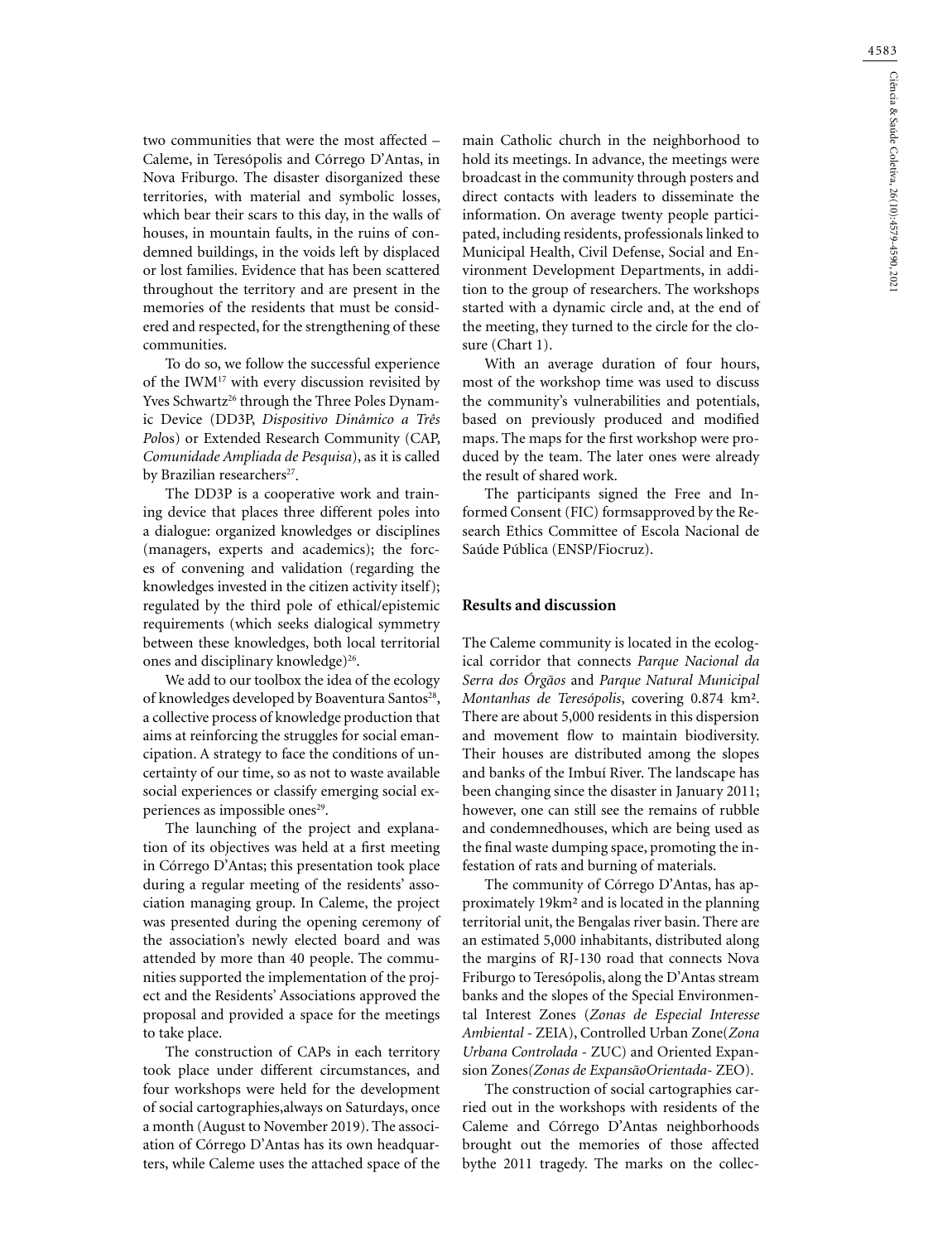| <b>Chart 1.</b> Dynamics of Cartographic Workshops. |  |  |  |
|-----------------------------------------------------|--|--|--|
|-----------------------------------------------------|--|--|--|

| <b>Dynamics</b> | Cartographic workshops                                                                                                                                                                                                                                               |                                                                                                                                                                                            |                                                                                                                                                                                                                                                                                                                                                                                                                                                                                                                                                                    |                                                                                                                               |  |
|-----------------|----------------------------------------------------------------------------------------------------------------------------------------------------------------------------------------------------------------------------------------------------------------------|--------------------------------------------------------------------------------------------------------------------------------------------------------------------------------------------|--------------------------------------------------------------------------------------------------------------------------------------------------------------------------------------------------------------------------------------------------------------------------------------------------------------------------------------------------------------------------------------------------------------------------------------------------------------------------------------------------------------------------------------------------------------------|-------------------------------------------------------------------------------------------------------------------------------|--|
|                 | First - august                                                                                                                                                                                                                                                       | Second - september                                                                                                                                                                         | Third - october                                                                                                                                                                                                                                                                                                                                                                                                                                                                                                                                                    | Fourth - november                                                                                                             |  |
| Name            | Wish tree                                                                                                                                                                                                                                                            | Mural of intentions                                                                                                                                                                        | Community web                                                                                                                                                                                                                                                                                                                                                                                                                                                                                                                                                      | Feeling that I bring                                                                                                          |  |
| Materiais       | Dry tree branch<br>Colored ribbons<br>Markers                                                                                                                                                                                                                        | Brown paper<br>Magazine clippings<br>with pictures and<br>words Scissors, glue,<br>markers                                                                                                 | Roll of string                                                                                                                                                                                                                                                                                                                                                                                                                                                                                                                                                     |                                                                                                                               |  |
| Description     | Participants<br>sitting in a circle<br>are asked to<br>write one wish<br>(or more) on<br>the ribbons.<br>Afterwards,<br>each participant<br>states their wish,<br>stands up and<br>ties their ribbon<br>on the branch<br>arranged in the<br>center of the<br>circle. | Creation of a mural<br>to represent the<br>community through<br>the choice of words,<br>phrases and images<br>available in the<br>center of the circle<br>or created/drawn on<br>the spot. | For the construction of the web,<br>the participants forming a circle<br>and standing, choose a member to<br>throw the roll of string at and so<br>on. The former held a piece of the<br>string, so that, in the end, the web<br>was created.<br>Before throwing the roll, each<br>member spoke about an element<br>of nature or society to be a<br>guardian of: animals, water,<br>nature, sun, waterfall, people,<br>street, trees, families, etc.;<br>At the end the web is undone,<br>each participant returns the roll<br>and repeats the partner's guardian. | Sitting in a circle,<br>each participant is<br>asked to declare and<br>explain the feeling<br>they brought to the<br>meeting. |  |

Source: Author's elaboration.

tive identity resulting from lost lives, destroyed houses, and state initiatives of territory requalification, demolishing homes and rebuilding homes in other locations, shatteredthe feeling of belonging to the place<sup>30</sup>. A situation that in many cases meant their deterritorialization<sup>31</sup>. However, memories remain of considerable resistance and reconstruction. Therefore, the project had excellent acceptance and saw the engagement of different groups, establishing an agenda for the cartographic workshops.

### **First cartographic workshop**

In the first workshop for the creation of community cartography (Córrego D'Antas-08/10, Caleme-08/31), the presentation dynamic was conducted by the tree of desires. On a dry tree branch, little by little, the circle participants wrote on ribbons a wish for themselves and for the community, from the perspective of the common good.

The community of Caleme delineated its fundamental issues: urban mobility; garbage disposal; more polluted river areas; streets with open sewers; demarcation of support points and warning siren locations; and demarcation

of environmental protection areas. In this community, the residents presented the needs of the neighborhood: drugstore, community vegetable garden, more supermarkets, paved streets and inclusion of bus stops and public lighting.

In Córrego D'Antas, the demarcations turned to educational institutions; health institutions; the factories in the neighborhood; irregular garbage disposal sites and saturated city landfill– located in the neighborhood, where slurry is dumped into the river; the residents highlighted the inexistence of garbage collection systems in the highest parts of the neighborhood, which results in the burning of garbage; they also highlighted the lack of leisure and cultural areas.

By having contact with the maps prepared by the team and project partners based on the collected data, they were able to validate the information and add what they considered relevant. They located the previously discussed problems on the maps. However, they asked for maps in which they could better recognize the territory. The following are excerpts from the speeches shared in the group.

*Empathy and common value, I think that sometimes the difficulty of the empathy barrier is exactly because we understand that our value is*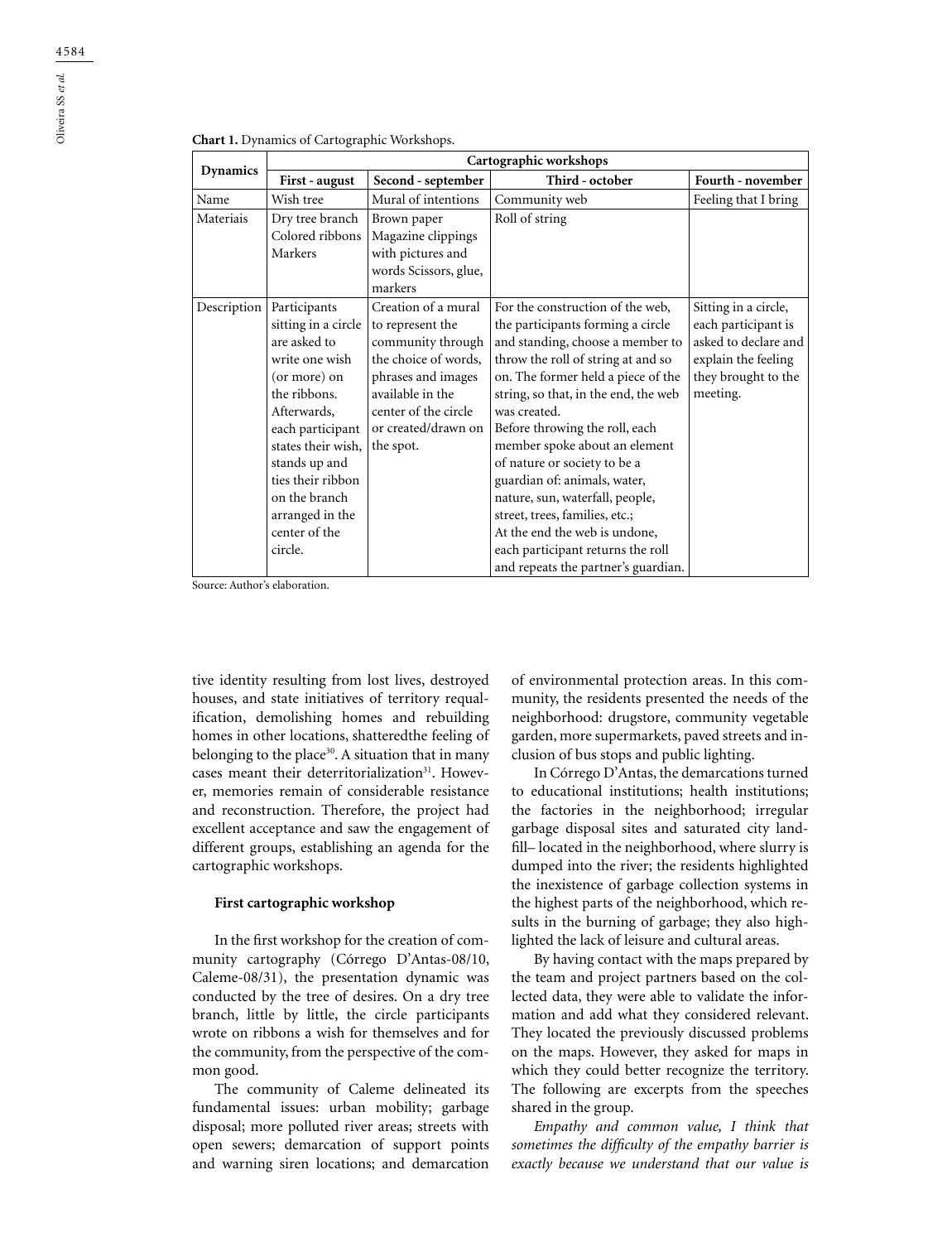*greater and stronger than the value of the other. We ignore that there is a value that is neither mine nor the other's, but that it is a common value.* (Córrego D'Antas resident)

*After everyone placed the ribbons with the words, I was thinking, there is a word that gives strength to all the others that we put there, the accomplishment, that these words and feelings come true.* (Caleme resident)

### **Second cartographic workshop**

The second cartographic workshop (Córrego D'Antas-09/21, Caleme-09/28) started with the elaboration of a collectively constructed mural, from which each participant could choose an image, phrase and/or word, to think about the community'scommon good. This collective mural paved the way to contemplate the needs of the community on their respective maps, through the identification and debates about their issues.

In the community of Córrego D'Antas, the residents highlighted: the reduction in the size of the river that cuts through the neighborhood – sewers that go straight into the river; places that need containment and paving work; the dumping of pesticides in the river – it is possible to see the color of the water in the river change. And they proposed: the construction of a sewage treatment plant; the creationof a park project around the river; and they requested a new risk map for the neighborhood by the civil defense.

In Caleme, the actions on the maps included the correction and validation of captions, and demarcation: of areas with garbage and lack of sewage disposal; of polluted places that contaminate the neighborhood's springs; areas at risk of landslides and locations that require containment works; and support points in case of emergency. The main proposals for improvements in the neighborhood included: the need for a health center and the construction of leisure areas, especially for children.

The maps were completely reconstructed in the two communities. And the team considered the possibility of making a record based on drone photographs.

*I chose history because at this moment we are part of Caleme's history and we also need to rescue our history, I chose this picture because I remember the Valley of the Eucalyptus, we need to preserve it, so that people can be part of this history.* (Caleme resident)

*I'm going to write a word that represents a lot the moment we're living, which is an African philosophy:'ubuntu', which means: I am what I am* 

*thanks to what we are; which means that the community only grows from the moment that it understands that together we are stronger.* (Córrego D'Antas resident)

#### **Third cartographic workshop**

The dynamics of the web of life opened the third cartographic workshop in the communities (Caleme-10/19, Córrego D'Antas-10/26). Each participant introduced themselves and chose a representation/element to be its guardian. After theyformed the web of string among them, they brought out feelings experienced with the 2011 rains. They perceived how connected they were, the importance of care and how theywere positively dependent on each other.

In Caleme, the participants looked over the maps to validate previous data and add captions, focusing on places with possible landslides and garbage disposal; demarcation of areas that have difficult access; on streets without asphalt and without lighting; the proposal of new escape routes in case of emergencies; suggestions for new support points and locations for the installation of a health unit. Irregular constructions in an environmental reserve area were pointed out; and it was decided to represent the river in red color with black lines indicating the places with greater vulnerability when it rains.

In Córrego D'Antas, the captions were corrected and validated. A discussion about the location of the day care center on the highway and the need for adequate road signs; lack of an adequate sports court; demarcation of streets with paving problems; the Evangelical Churches and the Spiritist Center; garbage disposal points; with the warning about the danger of a car depot. The proposal was made to call the leaders from the locations –*Sapolândia* and *Dois Esquilos* – that were without representation, to add information to the map.

*So, we are connected and taking care of each other. To be here today, one depends on the other, so thinking about working with a map, working with each other, with a friend, with a neighbor, knowing this balance, of respect and love for everything around us, this is the message of this web.* (Caleme resident)

*The territory is made up of people and things, so it has everything to do with the moon, relationships and the neighborhood. In relation to all of this, Córrego Dantas itself is a good example of resilience and a relationship that after the disaster was very good, regardingthe organization, structuring and acting politically.* (Córrego D'Antas resident)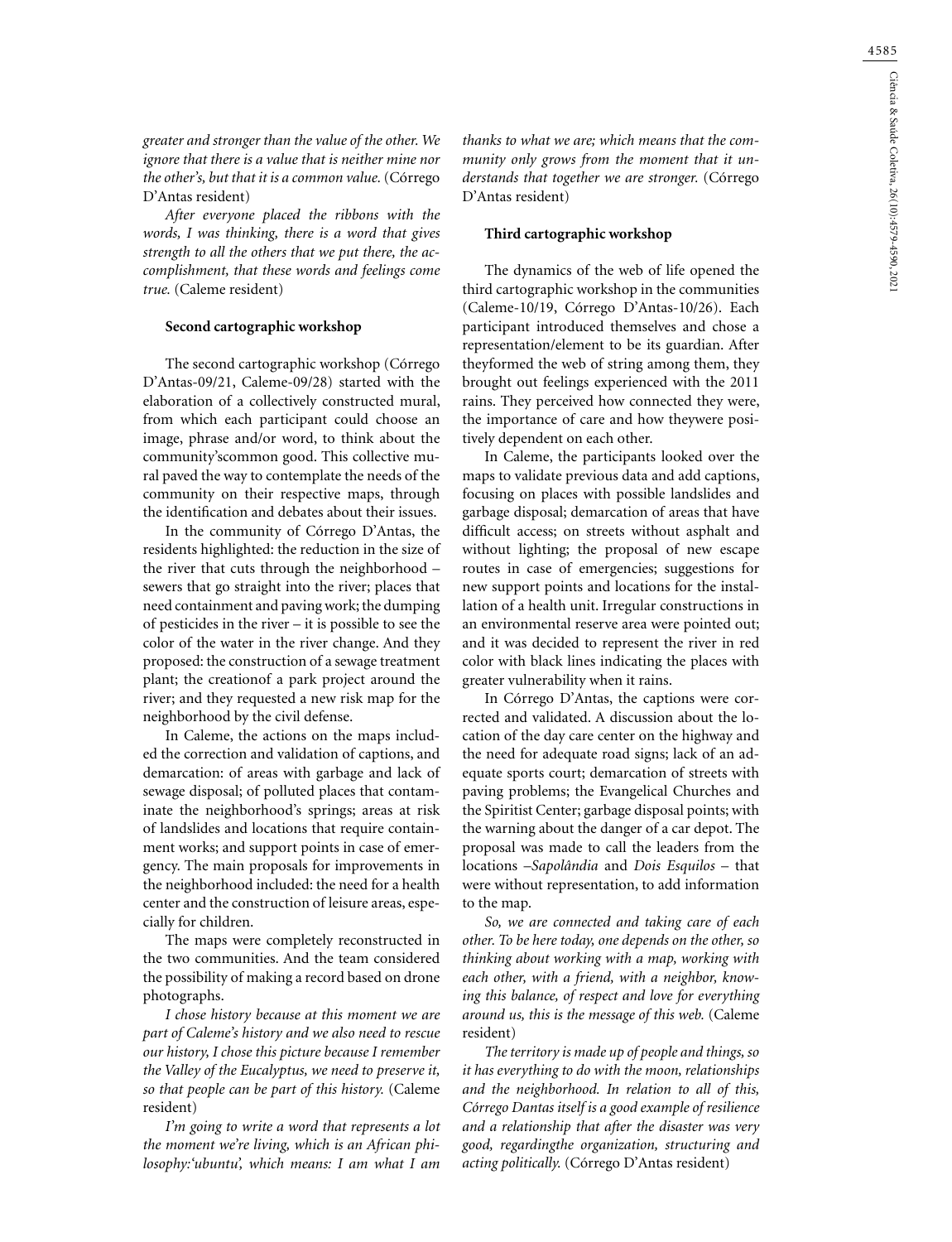In both communities, to overcome the lack of Google Maps compliance, the project team presented maps made based on the drone images, providing a reliable view of the territory. These maps allowed the communities to recognize themselves better and made it easier to consolidate the information that was gathered since the first meeting.

### **Fourth cartographic workshop**

In this last workshop (Caleme-11/16, Córrego D'Antas-11/30) a presentation was made with a synthesis-film of all the discussions and photos of the meetings. The short film starts with the image of the planet, closing up until it focuses on the image of the community. The final map of each community was affixed on the wall for all to see. During the dynamics, in a circle, each participant can voice the feelings that animated them, after experiencing the memories of the other meetings.

In Caleme, the consolidated community map was presented and once again the need for the implementation of a health unit emerged. They took advantage of the presence of the municipal health secretary at the meeting, who vowed to make it a reality. The representative of the civil defense secretariat presented the proposal to construct a census of the city's communities and proposed to discuss the actions that the project will develop; there was also a great discussion about the sustainable use of garbage, recycling workshops. The developments of the project such as the living community census and the construction of the neighborhoodmemory were also presented.

In Córrego D'Antas, during the presentation of the consolidated community map, discussions were held on the issue of garbage disposal and types of recyclable use; communication channels, such as churches, to mobilize young people and people to participate in the project and actions such as the census and recording of the neighborhood's memory.

*When we arrived and some people looked at the map, I almost cried, because it wasn't a picture of anything, looking at the photos... I would like to make it clear that this information was placed at the first moment and every time we meet, we have more things to say and every moment we live, it complements each other and now we will have the app.* (Technician - Social Development Secretariat, Caleme).

*I think [the app] would be important because there are holes in the neighborhood, sometimes it needs asphalt, I think of all these problems, like their issue, on top ofthe bus. So, I think it's import-* *ant, because through the app you can take pictures immediately and you already know that there is a problem in that place.* (Caleme resident)

In these last cartography workshops, new links were woven in the network of meetings and appreciation of experiences and knowledges with other local actors, such as the group from *Parque do Parnaso*. Cartography contributes to the emergence of the group's self-awareness, as indicated by Gorayeb and Meireles<sup>22</sup>, as well as the construction and development of their own identities.

Following and to finalize these meetings, the planning of the application was presented, and possibilities of its functions and subsequent actions were discussed.

### **The application guaranteeing the dynamism of the CAPs**

The developed application, which is already being tested, allows a person from the community to provide a report of their needs, criticisms, or suggestions, and can even send a photograph, and after approval of the content by the residents' association, this report becomes visible and available for other people in the community to interact with the report, being able to approve (like) or disapprove (unlike), or being able to post comments. The proposed solution consequently produces a level of memory of the discussions, generating accumulated knowledge in a democratic process (Figure 1), which favors the deliberation of the residents'association to turn a report into a collective demand. After confirming the association of the report as a collective demand, it is informed and sent to the representative of the municipal government for their knowledge of a demand by the community.

Regarding the processes, we can detail the several interfaces of the residents to send reports, and the details can be seen in Figure 2.

From this perspective, the solution aims to strengthen deliberative democracy, but also a substantive one, as it is based on data on the needs reported by the population, thus facilitating transparency for political and deliberative decisions by the residents' associations to which they belong. The residents' association, in turn, will bring together and support the demands of the population, which, through the tool, will cause the municipal government to be responsible for answering to such demands.

It is essential, at this stage, the construction of a common language to consolidate the CAPs and implement the application. A new knowl-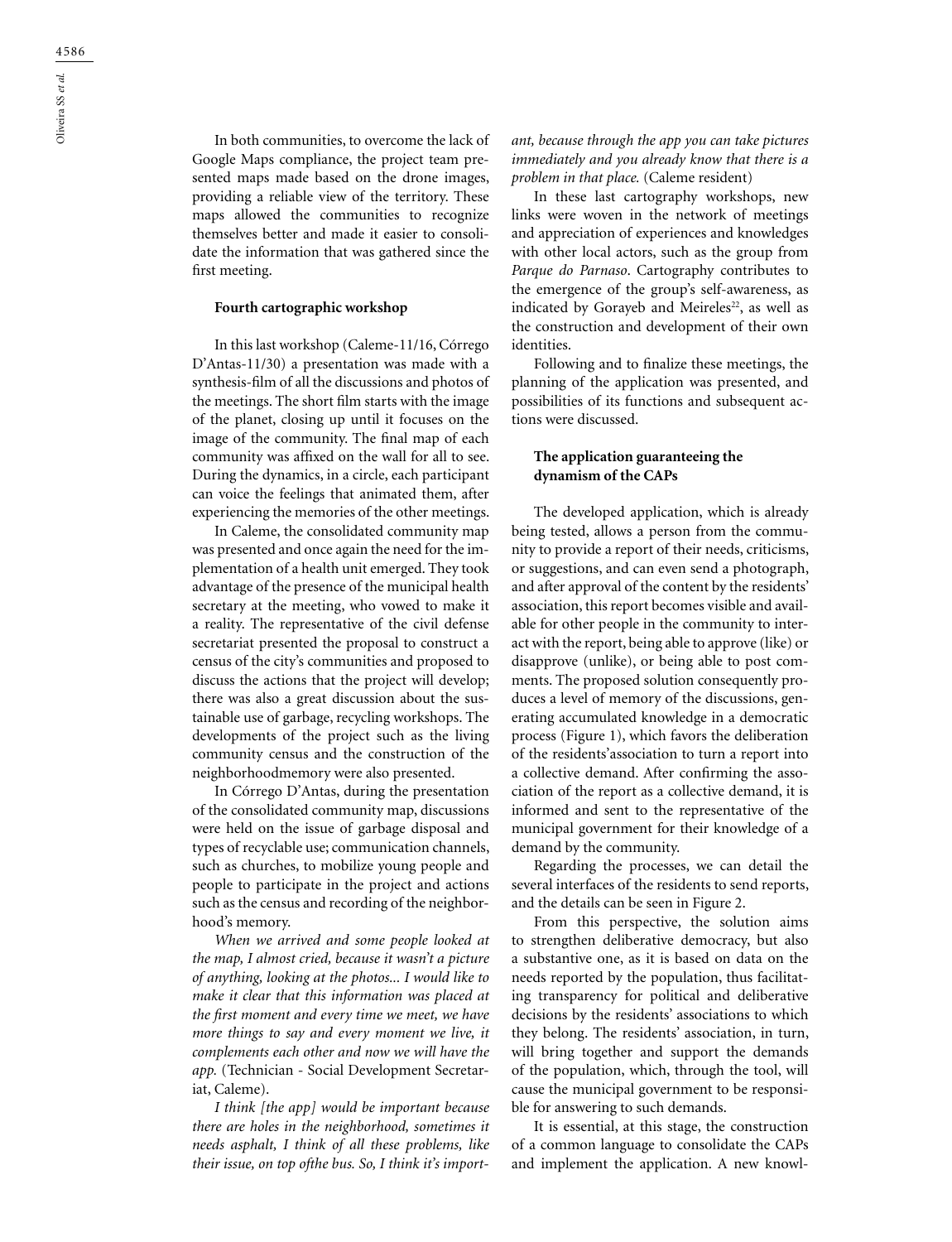4587

edge that promotes mutual and formative development of these territory protagonists, of technicians and municipal managers and the researchers themselves, based on the acknowledgement of the other and of their knowledges as legitimate ones, as Boaventura Santos points out, in an ecology of knowledges $29$ .

The experience of building the CAPs has the potential to aggregate other devices that seek to break with the legacy of vulnerability and the building of a new, adherent, territorial, community knowledge. Therefore, these movements reaffirm the concept of life as a normative activity in Canguilhem8 , by saying that human beings are defined by their ability to establish new standards of life, based on the constraints and possibilities imposed on them by the environment.

# **Final considerations**

By appraising the experiences, through the cartographic workshops, from the perspective of transforming the ways of living, we envision, together with the protagonists and partners of the project, the possibility of its expansion to other

communities, establishing a network. The challenge of its scalability depends on greater engagement with the municipal management and the engagement of other locations. Partnerships with research and teaching institutions are promising.

The identification of vulnerabilities is a way to practice community resilience. In honor of the cities that hosted the world forums on Risk and Disaster Reduction, all in Japan, we recall a Japanese technique for restoring damaged and cracked ceramics. *Kintsugi* is a technique for restoring ceramics by mixing lacquer and powdered gold, often rendering the restored object more valuable and more resistant than before. The workshops of the social cartographies demonstrated how the territories are unknown for the municipal administration and even its residents. In the horizon of permanent uncertainty in which we live, the assertion that the environment is always disloyal seems to us an uncomfortable truth that we cannot avoid. We have to transform this knowledge into an advantage. It seems that this is exactly what we need, abetter restoration based on the territories to face the world that lies ahead.

We hope that the experience shared here goes towards this direction.



Figure 1. Caleme Map.

Source: From authors.



**Figure 2.** Córrego D'Antas Map.

Source: From authors.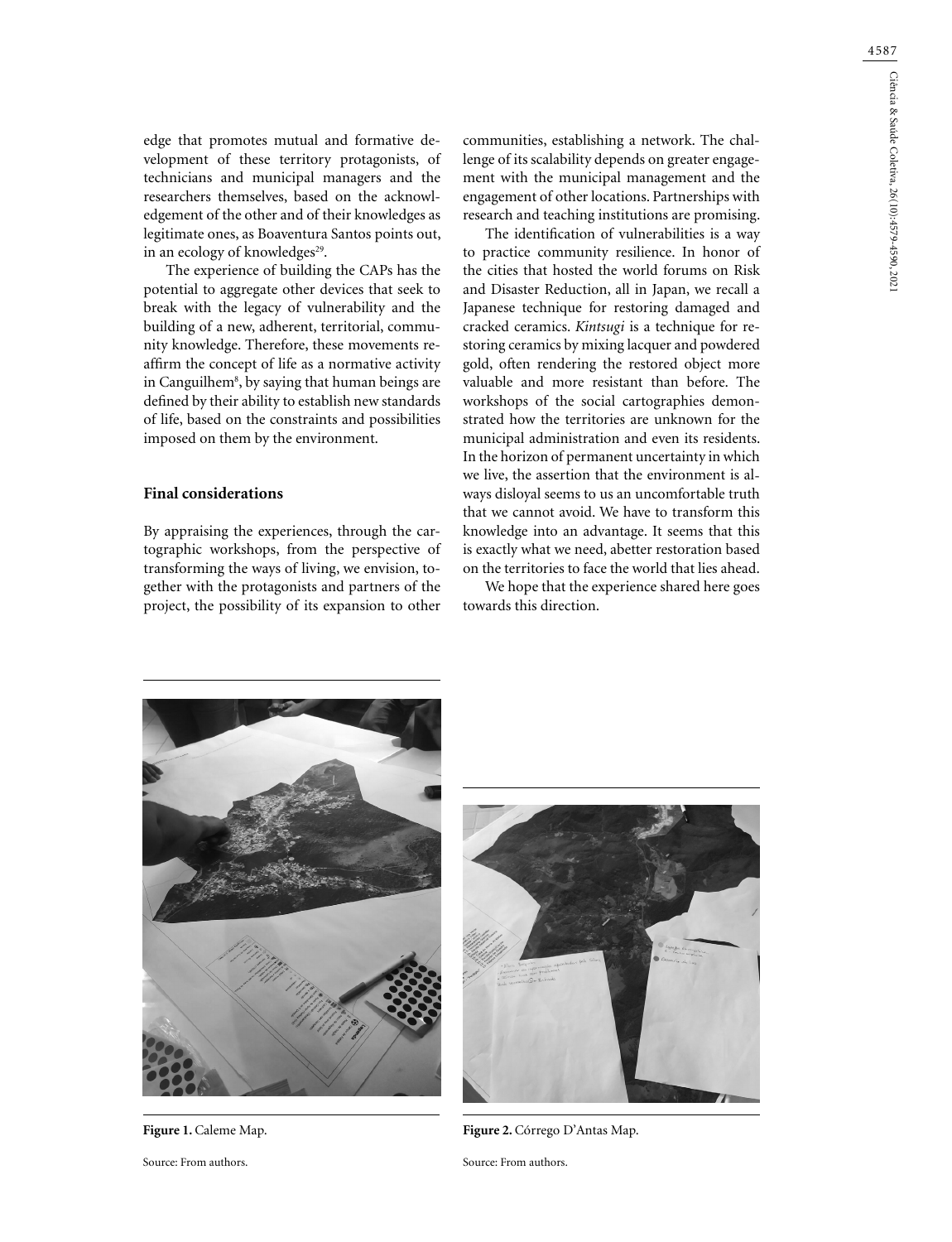$\frac{4588}{\text{N}}$ <br> $\frac{3}{\text{N}}$ Oliveira SS *et al.*



**Figure 3.** Democratic construction process.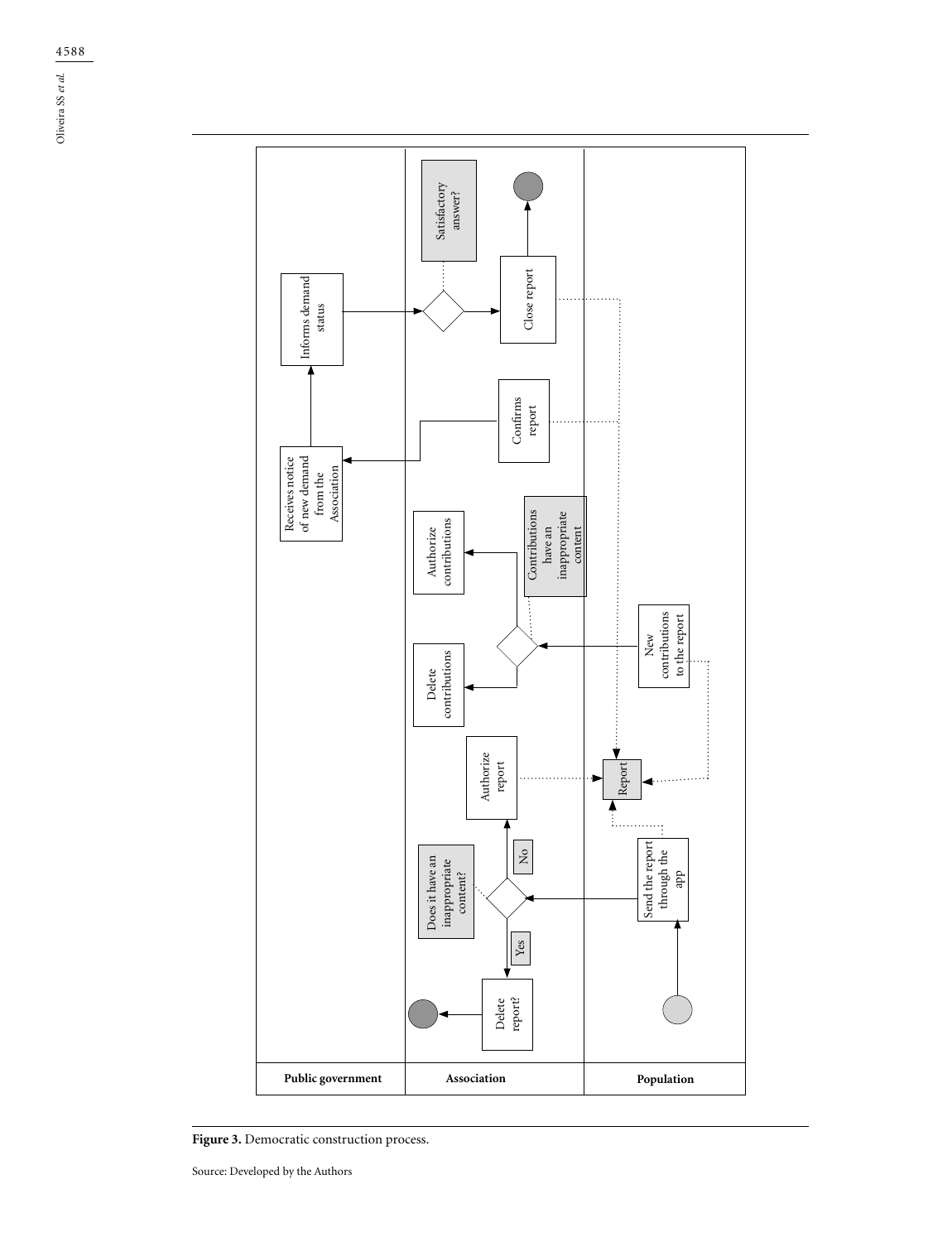

**Figure 4.** Report submission template.

# **Collaborations**

SS Oliveira, S Portella, CT Yoshikawa, DC Lobosco, LF Dias e TC Oliveira effectively contributed to the conception, planning and writing of the manuscript. SS Oliveira and S Portella carried out the review and approval of the final version of the manuscript.